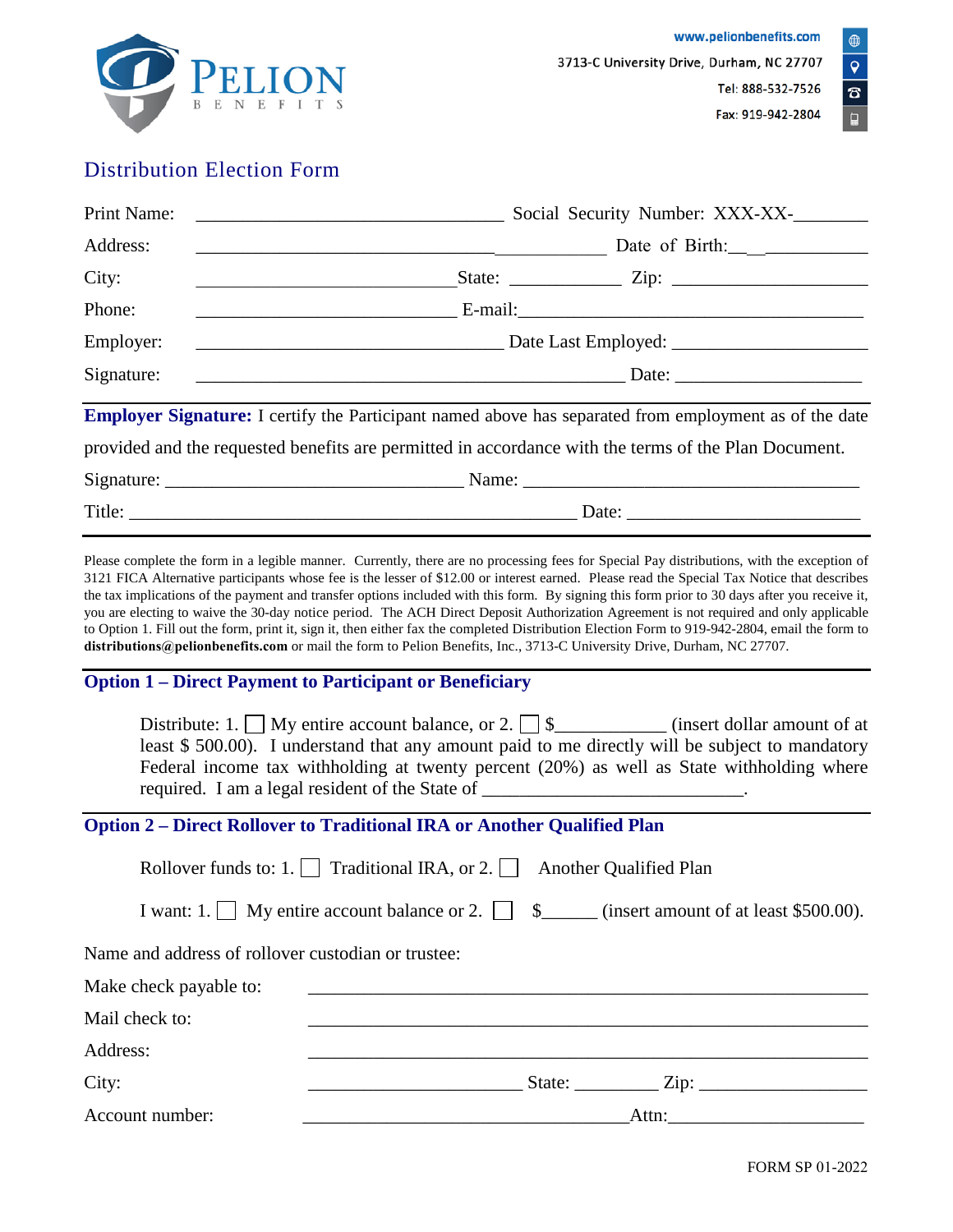

Tel: 888-532-7526 Fax: 919-942-2804 Q.

## ACH Direct Deposit Authorization Agreement

- For your security, and to assure an accurate transfer of funds, complete this entire form in a legible manner and attach a voided check where indicated below.
- The routing and account numbers on this form must be identical to the routing and account numbers on your voided check.
- The payer name on the voided check must match the plan participant's name.
- If a voided check is not available, or if the account number or routing number provided on this form is different than on the voided check, include a letter from the bank or financial institution on their letterhead. Have the letter signed by an authorized representative of the bank and indicate the name of the account holder and provide the routing and account numbers to be used by Pelion Benefits, Inc. for ACH purposes.

I hereby authorize Pelion Benefits, Inc. to initiate credit entries or such adjusting entries, either debit or credit which are necessary for corrections, to my checking or savings account indicated below and the financial institution named below to credit (or debit) the same to such account.

| <b>Financial Institution</b>         |                                                                                                                                                                                                               | Savings<br>Checking             |
|--------------------------------------|---------------------------------------------------------------------------------------------------------------------------------------------------------------------------------------------------------------|---------------------------------|
| Address:                             |                                                                                                                                                                                                               |                                 |
| City:                                | State:                                                                                                                                                                                                        | Zip:                            |
| Routing Number:                      | Account Number:                                                                                                                                                                                               |                                 |
| reasonable opportunity to act on it. | This authority is to remain in full force and effect until Pelion Benefits, Inc. has received written<br>notification of its termination in such time and in such manner as to afford Pelion Benefits, Inc. a |                                 |
| Print Name:                          | <u> 1989 - Jan Barbara, manazarta bashkar bashkar ashtar bashkar t</u>                                                                                                                                        | Social Security Number: XXX-XX- |
| Address:                             | <u> 1989 - Johann Stoff, amerikansk politiker (* 1908)</u>                                                                                                                                                    |                                 |
| City:                                | <u> Alexandria de la contrada de la contrada de la contrada de la contrada de la contrada de la contrada de la c</u>                                                                                          | Zip:                            |
| Employer:                            |                                                                                                                                                                                                               |                                 |
| Signature:                           | <u> 1989 - Johann Barn, mars an t-Amerikaansk politiker (* 1958)</u>                                                                                                                                          | Date: $\qquad \qquad$           |
|                                      | ATTACH A VOIDED CHECK HERE                                                                                                                                                                                    |                                 |
|                                      |                                                                                                                                                                                                               |                                 |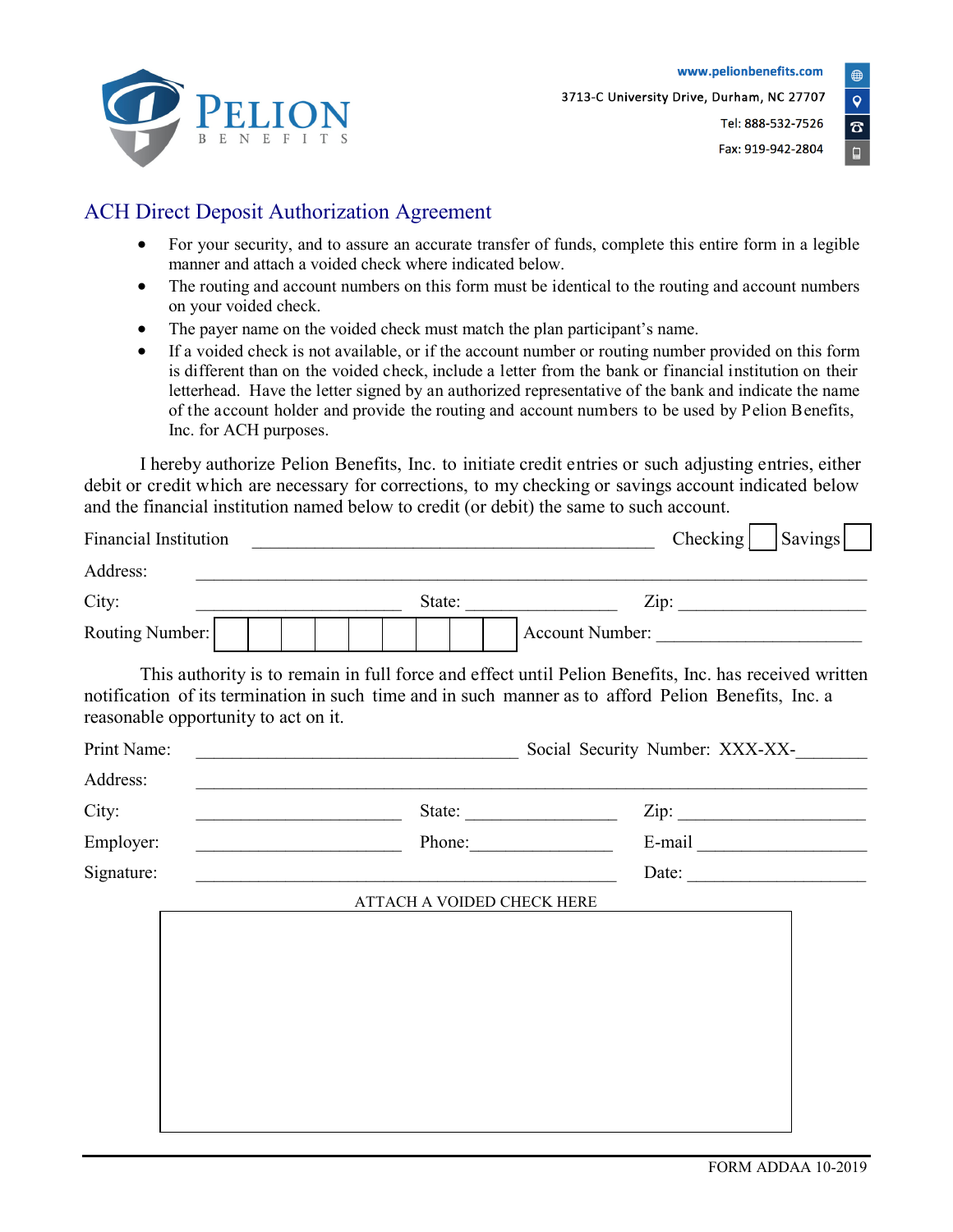



# Instructions For Uploading Forms To Our Website

- 1. Scan your documents and save. Usually, you can scan multiple pages in the same file. If you do not have a scanner, take a photo of your document with your phone. Turn the flash on, hold the phone directly above the document, center the document in the frame, then take the picture. Check the picture to make sure it is in focus. Plug your phone into your computer and save the picture.
- 2. Open your internet browser.
- 3. Go to [www.pelionbenefits.com](http://www.pelionbenefits.com/)
- 4. Select Upload Forms. It is the second tab at the top of the home page. Click ["Please use this link to securely upload your files."](https://pelionbenefits.sharefile.com/share/getinfo/rbca54c425fc4121b)
- 5. Enter your email, first name, last name and your employer.
- 6. Click the blue Continue button.
- 7. Click the "Browse files" text in the middle of the screen.
- 8. Locate your saved files that you want to upload. Click on the file, then click "Open." If you need to upload another document, click "+Add more" and repeat step 7.
- 9. Once you have all the files you wish to upload, click the blue Upload button in the bottom left corner.
- 10.Wait for the progress bar to reach 100% for each item. Once each item has "Uploaded" written and highlighted in green, you are finished.
- 11.Click the x to close your session.
- 12.You will receive an email verification indicating your file has been uploaded successfully.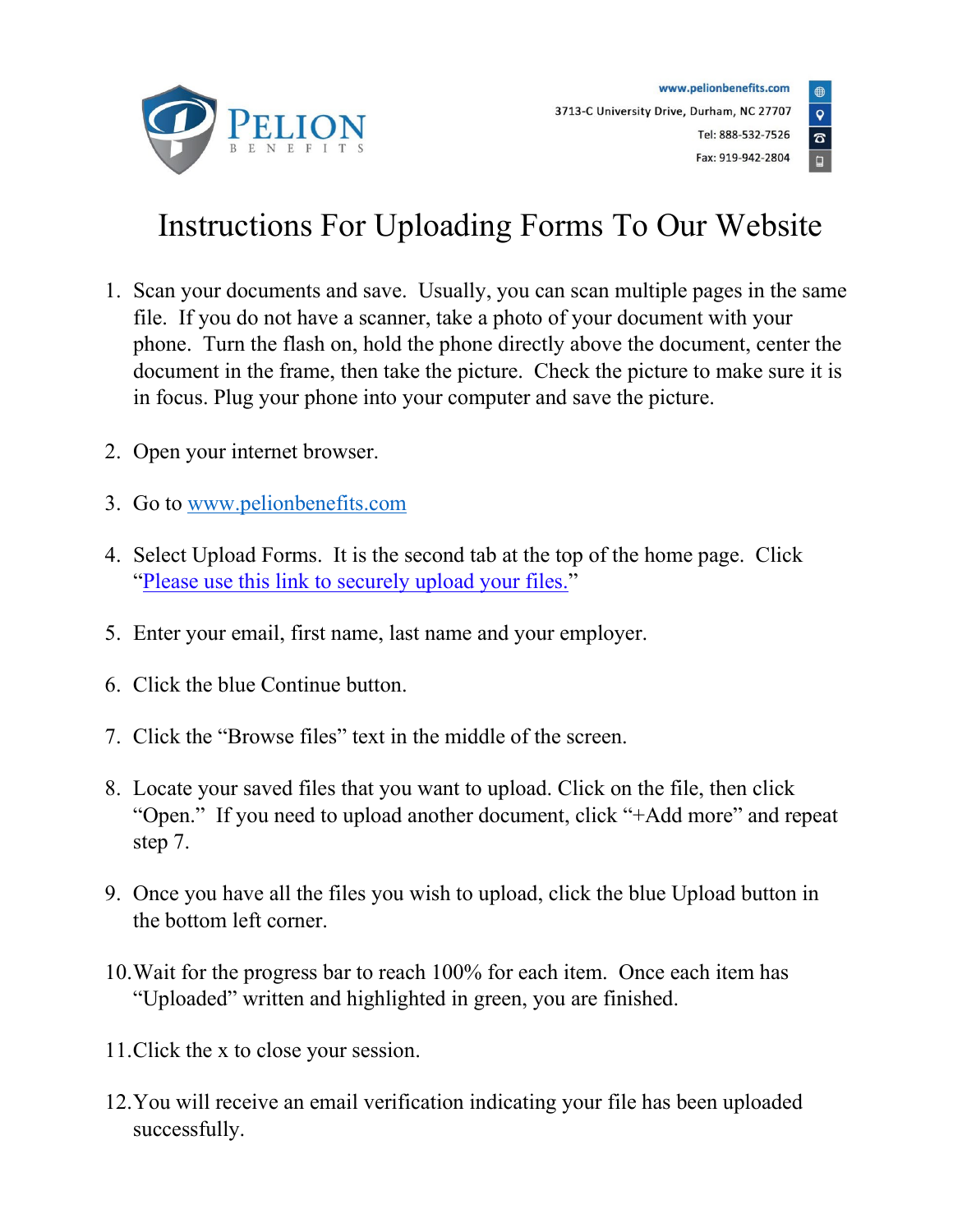#### **IMPORTANT**

**Employer Signature Required: In order to receive a distribution from the Plan, please have the employer who sponsored the Plan complete the Employer Signature section of the Distribution Election Form.**

#### **SPECIAL TAX NOTICE REGARDING PLAN PAYMENTS**

This notice explains how you can continue to defer federal income tax on your retirement plan savings in the Plan and contains important information you will need before you decide how to receive your Plan benefits. All references to "the Code" are references to the Internal Revenue Code of 1986, as amended. This notice summarizes only the federal (not state or local) tax rules which apply to your distribution. Because these rules are complex and contain many conditions and exceptions which we do not discuss in this notice, you may need to consult with a professional tax advisor before you receive your distribution from the Plan.

#### **A. TYPES OF PLAN DISTRIBUTIONS**

**Eligibility for rollover.** The Code classifies distributions into two types: (1) distributions you may roll over ("eligible rollover distributions") and (2) distributions you may not roll over. See "Distributions not eligible for rollover" below. You also may receive a distribution under which part of the distribution is an eligible rollover distribution and part is not eligible for rollover. A rollover is a payment by you or the Plan Administrator of all or part of your benefit to another plan or IRA that allows you to continue to postpone taxation of that benefit until it is paid to you (except for a rollover from a pre-tax account to a Roth IRA, described in the last paragraph of Section B below). The Plan Administrator will assist you in identifying which portion of your distribution is an eligible rollover distribution and which portion is not eligible for rollover.

**Plans that may accept a rollover.** You may roll over an eligible rollover distribution (other than Roth 403(b) plan deferrals and earnings) either to a Roth IRA, to a traditional IRA or to an eligible employer plan that accepts rollovers. An "eligible employer plan" includes a plan qualified under Code §401(a), including a 403(b) plan, profit sharing plan, defined benefit plan, stock bonus plan (including an ESOP) or money purchase plan; a §403(a) annuity plan; a 403(b) plan; and an eligible §457(b) plan maintained by a governmental employer (governmental 457 plan). Special rules apply to the rollover of after-tax contributions and of Roth 403(b) deferrals. After the first 2 years of participation in a SIMPLE retirement account, you may roll over amounts from the plan into the SIMPLE retirement account. YOU MAY NOT OTHERWISE ROLL OVER ANY DISTRIBUTION TO A SIMPLE IRA OR A COVERDELL EDUCATION SAVINGS ACCOUNT (FORMERLY KNOWN AS AN EDUCATIONAL IRA).

**Deciding where to roll over a distribution.** An eligible employer plan is not legally required to accept a rollover. Before you decide to roll over your payment to another employer plan, you should find out whether the plan accepts rollovers and, if so, the types of distributions it accepts as a rollover. Even if a plan accepts rollovers, it might not accept rollovers of certain types of distributions, such as after-tax amounts. If this is the case, and your distribution includes after-tax amounts, you may wish instead to roll your distribution over to an IRA or to split your rollover amount between the employer plan in which you will participate and an IRA. You also should find out about any documents you must complete before a receiving plan or IRA sponsor will accept a rollover. If an employer plan accepts your rollover, the plan may restrict subsequent distributions of the rollover amount or may require your spouse's consent for any subsequent distribution. A subsequent distribution from the plan that accepts your rollover also may be subject to different tax treatment than distributions from this Plan. Check with the administrator of the plan that is to receive your rollover regarding subsequent distributions and taxation of the amount you will roll over, prior to making the rollover.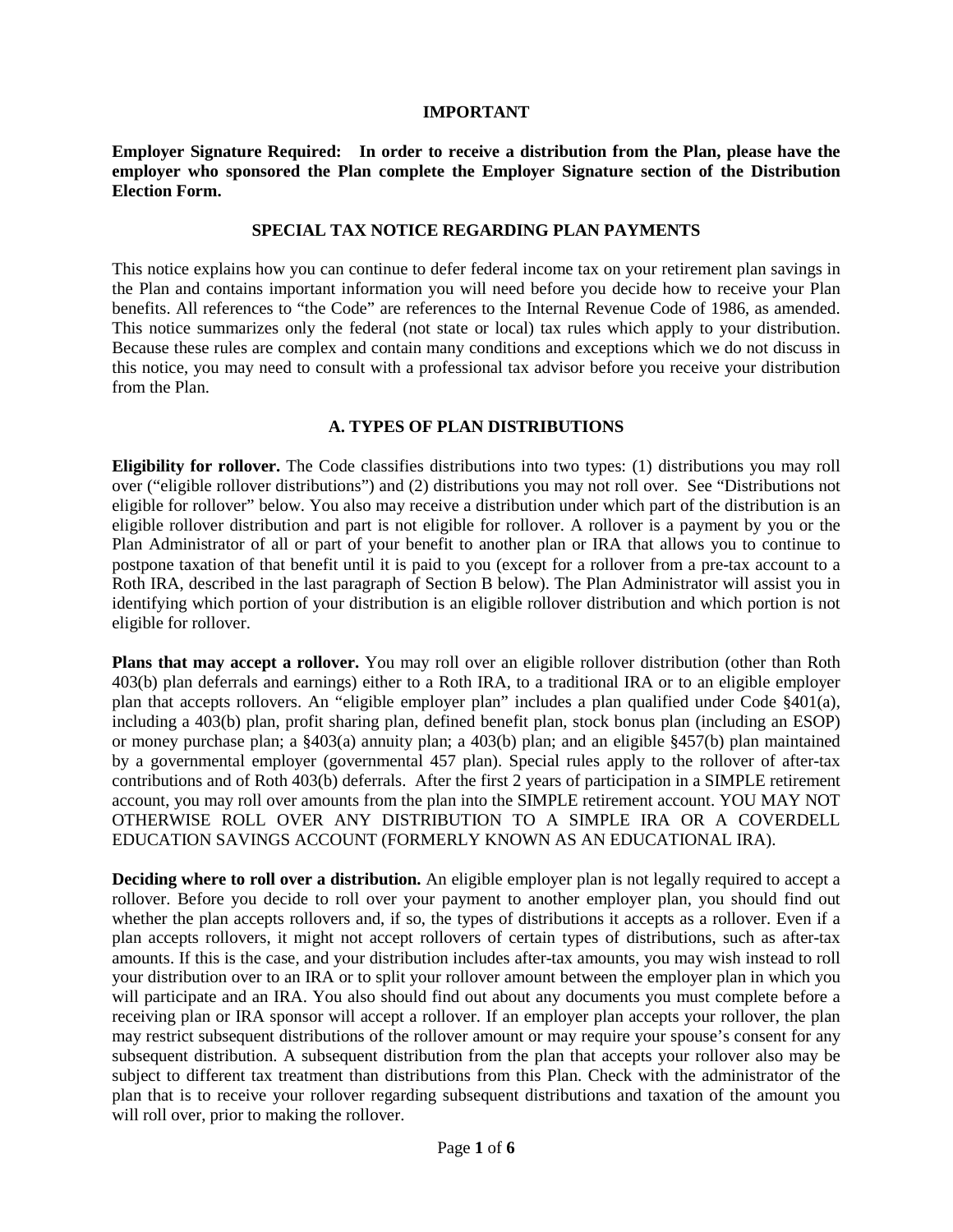**Distributions not eligible for rollover.** An eligible rollover distribution means any distribution to you of all or any portion of your account balance under the Plan except: (1) a distribution which is part of a series of substantially equal periodic payments; (2) a required minimum distribution; (3) a hardship distribution; (4) an ESOP dividend; (5) a corrective distribution; (6) a loan treated as a distribution; (7) life insurance cost; (8) 90-day automatic enrollment withdrawals; or (9) ESOP prohibited allocations.

*Substantially equal periodic payments.* You may not roll over a distribution if it is part of a series of substantially equal payments made at least once a year and which will last for: (1) your lifetime (or your life expectancy), (2) your lifetime and your beneficiary's lifetime (or life expectancies), or (3) a period of 10 years or more.

*Required minimum distributions.* The Setting Every Community Up for Retirement Enhancement Act of 2019 (SECURE Act) became law on December 20, 2019. The Secure Act made major changes to the Required Minimum Distribution (RMD) rules. If you reached the age of 70½ in 2019, the prior rule applies, and you must take your first RMD by April 1, 2020, and the second RMD by December 31, 2020 and every year thereafter. If you reach age 70 ½ in 2020 or later, you must take your first RMD by April 1 of the year after you reach 72, and the second RMD by December 31st and every year thereafter. If you are still employed and not a 5% owner, you may defer the start of your RMD distributions until the April 1st after you retire.

 *Hardship distributions*. A hardship distribution is not eligible for rollover.

*ESOP dividends*. Cash dividends paid to you on employer stock held in an employee stock ownership plan cannot be rolled over.

*Corrective distributions.* A distribution from the plan to correct a failed nondiscrimination test or because legal limits on certain contributions were exceeded cannot be rolled over.

*Loans treated as taxable "deemed" distributions.* The amount of a plan loan that becomes a taxable deemed distribution because of a default cannot be rolled over. However, a loan offset amount is eligible for rollover, as discussed in Part C. below. Ask the Plan Administrator if distribution of your loan qualifies for rollover treatment.

**30-Day Notice Period/Waiver.** After receiving this notice, you have at least 30 days to consider whether to receive your distribution or have the distribution directly rolled over. If you do not wish to wait until this 30-day notice period ends before your election is processed, you may waive the notice period by making an affirmative election indicating whether or not you wish to make a direct rollover. Your distribution then will be processed in accordance with your election as soon as practical after the Plan Administrator receives your election.

#### **B. DIRECT ROLLOVER**

**Direct rollover process.** You may elect a direct rollover of all or any portion of an eligible rollover distribution. If you elect a direct rollover, the Plan Administrator will pay the eligible rollover distribution directly to your IRA or to another eligible employer plan (or, in the case of a distribution of Roth deferrals, to a Roth IRA, a Roth 403(b) plan, a Roth 403(b) plan, or a Roth governmental 457 plan) which you have designated. Alternatively, for the cash portion of your distribution, if any, the Plan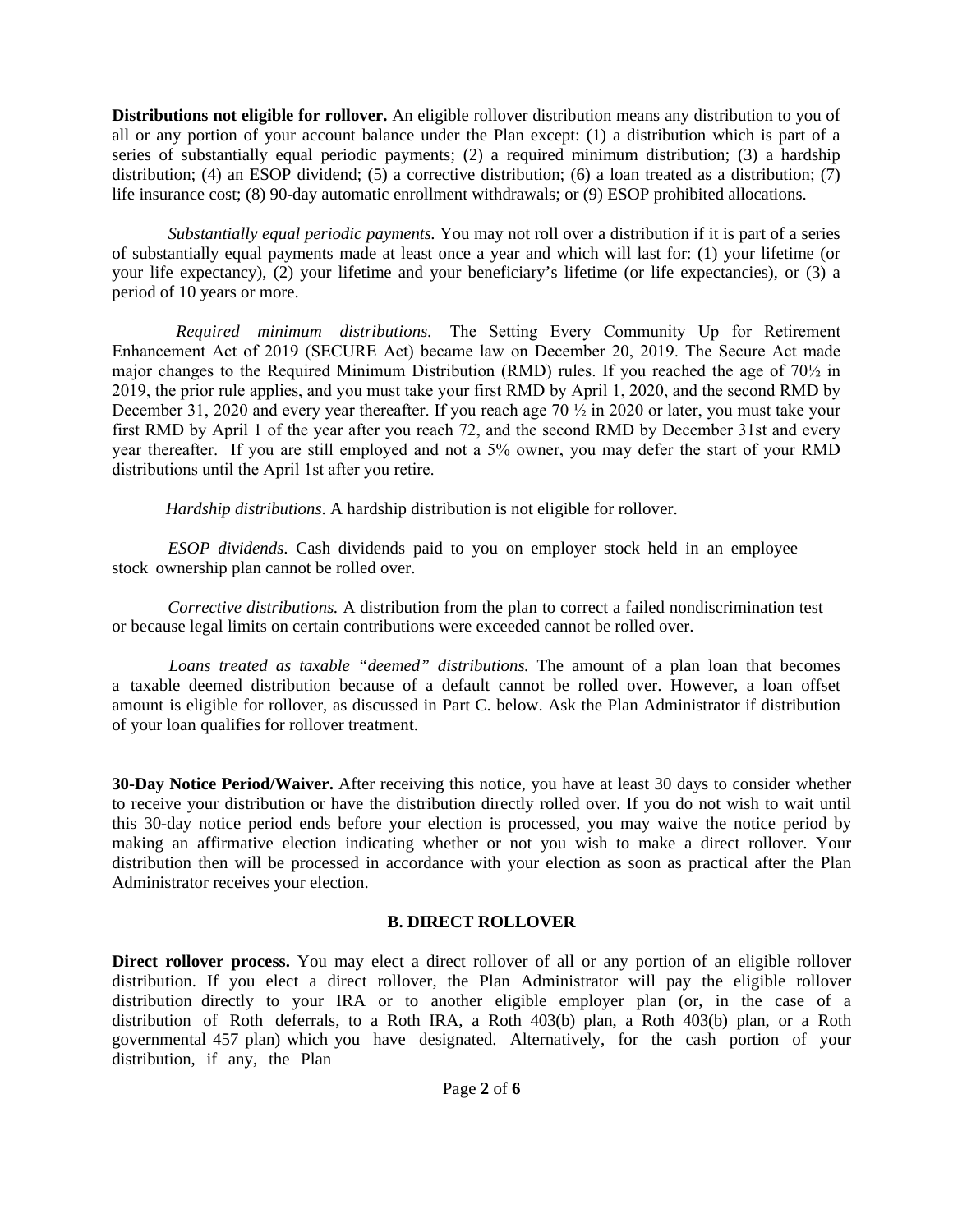Administrator may give you a check negotiable by the trustee or custodian of the recipient eligible employer plan or IRA. To complete the direct rollover, you must deliver the check to that trustee/custodian. A direct rollover amount is not subject to taxation at the time of the rollover, unless the direct rollover is from a pre-tax account to a Roth IRA. Except for a direct rollover of a pre-tax amount to a Roth IRA, the taxable portion of your direct rollover will be taxed later when you take it out of the IRA or the eligible employer plan. Depending on the type of plan, the later distribution may be subject to *different tax treatment* than it would be if you received a taxable distribution from this Plan. If you elect a direct rollover, your election form must include identifying information about the recipient IRA or plan.

**Treatment of periodic distributions.** If your Plan distribution is a series of payments over a period of less than ten years, each payment is an eligible rollover distribution. Your election to make a direct rollover will apply to all payments unless you advise the Plan Administrator of a change in your election. The Plan might not let you choose a direct rollover if your distributions for the year are less than \$200. The \$200 limit may apply separately to Roth distributions and non-Roth account distributions.

**Splitting a distribution/small distributions.** If your distribution exceeds \$500, you may elect a direct rollover of only a part of your distribution, provided the portion directly rolled over is at least \$500. If your distribution is \$500 or less, you must elect either a direct rollover of the entire amount or payment of the entire amount.

**Taxation of direct rollover of pre-tax distribution to Roth IRA.** If you directly roll over a pre-tax distribution to a Roth IRA, the taxable portion of the distribution is subject to taxation for the taxable year in which the distribution occurs.

After you roll over a pre-tax distribution to a Roth IRA, later payments from the Roth IRA that are qualified distributions will not be taxed (including earnings after the rollover). A qualified distribution from a Roth IRA is a payment made after you are age 59½ (or after your death or disability, or as a qualified first-time homebuyer distribution of up to \$10,000) and after you have had a Roth IRA for at least 5 years. In applying this 5-year rule, you count from January 1 of the year for which your first contribution was made to a Roth IRA. Payments from the Roth IRA that are not qualified distributions will be taxed to the extent of earnings after the rollover, including the 10% additional income tax on early distributions (unless an exception applies). You do not have to take required minimum distributions from a Roth IRA during your lifetime. For more information, see IRS Publication 590, Individual Retirement Arrangements (IRAs).

If you roll over a payment from the Plan to a Roth IRA, a special rule applies under which the amount of the payment rolled over (reduced by any after-tax amounts) will be taxed. However, the 10% additional income tax on early distributions will not apply (unless you take the amount rolled over out of the Roth IRA within 5 years, counting from January 1 of the year of the rollover).

You cannot roll over a distribution from a non-Roth account to a designated Roth account in another employer's plan.

#### **C. DISTRIBUTIONS YOU RECEIVE**

**Taxation of eligible rollover distributions.** The taxable portion of an eligible rollover distribution which you elect to receive is taxable to you in the year you receive it unless, within 60 days following receipt, you roll over the distribution to an IRA or to another eligible employer plan.

**Withholding on eligible rollover distributions.** The taxable portion of your eligible rollover distribution is subject to 20% federal income tax withholding. You may not waive this withholding. For example, if you elect to receive a taxable eligible rollover distribution of \$5,000, the Plan will pay you only \$4,000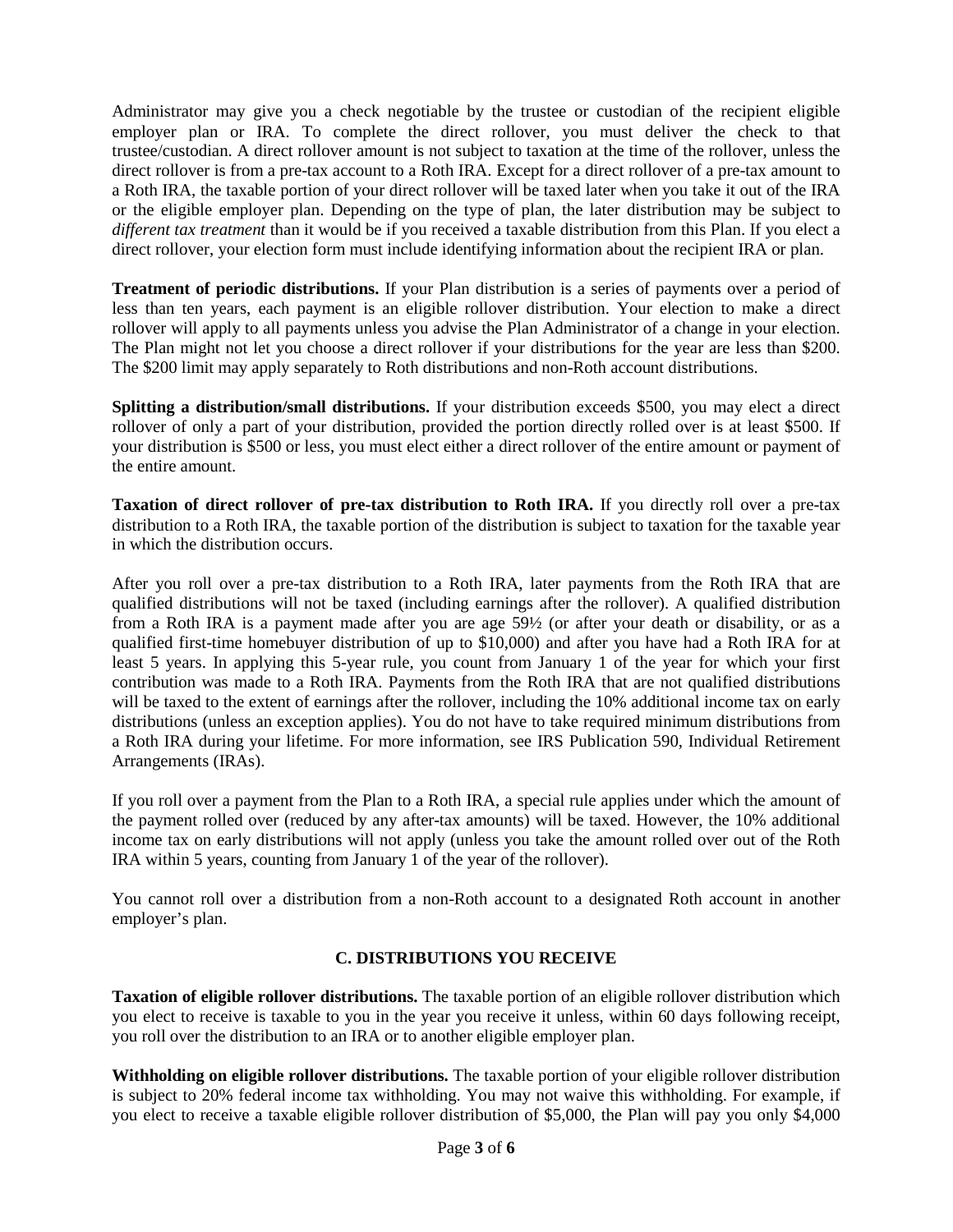and will send to the IRS \$1,000 as income tax withholding. You will receive a Form 1099-R from the Plan reporting the full \$5,000 as a distribution from the Plan. The \$1,000 withholding amount applies against any federal income tax you may owe for the year. The direct rollover is the *only* means of avoiding this 20% withholding.

**60-day rollover option.** The direct rollover explained in Section B above is not the only way to make a rollover. If you receive payment of an eligible rollover distribution, you still may roll over all or any portion of the distribution to an IRA (including a Roth IRA) or to another eligible employer plan that accepts rollovers, except to the extent the distribution consists of Roth deferrals and earnings on the Roth deferrals. You may roll over the Roth deferrals and earnings on the Roth deferrals to a Roth IRA, or you may roll over only the taxable earnings (if any) on the Roth deferrals (but not the Roth deferrals) to a Roth 403(b) plan, a 403(b) plan, or a governmental 457 plan. If you decide to roll over the distribution, *you must make the rollover within 60 days of your receipt of the payment.* The portion of your distribution which you elect to roll over generally is not subject to taxation until you receive distributions from the IRA or eligible employer plan. However, see "Taxation of direct rollover of pre-tax distribution to Roth IRA," above.

You may roll over 100% of your eligible rollover distribution even though the Plan Administrator has withheld 20% of the distribution for income tax withholding. If you elect to roll over 100% of the distribution, you must obtain *other money* within the 60-day period to contribute to the IRA or eligible employer plan to replace the 20% withheld. If you elect to roll over only the 80% which you receive, the 20% withheld will be subject to taxation.

*Example.* Assume the taxable portion of your eligible rollover distribution is \$5,000, and you do not elect a direct rollover. The Plan pays you \$4,000, withholding \$1,000 for income taxes. However, assume within 60 days after receiving the \$4,000 payment, you decide to roll over the entire \$5,000 distribution. To make the rollover, you will roll over the \$4,000 you received from the Plan and you will contribute \$1,000 from other sources (your savings, a loan, etc.). In this case, you will not have any tax liability with respect to the Plan distribution. The Plan will report a \$5,000 distribution for the year and you will report a \$5,000 rollover. When you file your income tax return, you may receive a refund of the \$1,000 withheld. If you roll over only the \$4,000 paid from the Plan, the \$1,000 you do not roll over is taxable. In addition, the \$1,000 you do not roll over may be subject to a 10% penalty tax. See "10 penalty tax if you are under age 59½" below. When you file your income tax return, you still may receive an income tax refund, but the refund likely will be smaller because \$1,000 of the distribution is taxable.

Generally, the 60-day rollover deadline cannot be extended. However, the IRS has the limited authority to waive the deadline under certain extraordinary circumstances, such as when external events prevented you from completing the rollover by the 60-day rollover deadline. To apply for a waiver, you must file a private letter ruling request with the IRS. Private letter ruling requests require the payment of a nonrefundable user fee. For more information, see IRS Publication 590, Individual Retirement Arrangements (IRAs).

**Withholding on distributions not eligible for rollover.** The 20% withholding described above does not apply to any taxable portion of your distribution that is *not* an eligible rollover distribution. You may elect whether to have federal income tax withholding apply to that portion. If you do not wish to have any income taxes withheld on that portion of your distribution, of if you wish to have an amount other than 10% withheld, you will need to sign and date IRS Form W-4P, checking the box opposite line 1. The Plan Administrator will provide you Form W-4P if your distribution includes an amount that does not constitute an eligible rollover distribution. If you do *not* return the Form W-4P to the Plan Administrator prior to the distribution, the Plan Administrator will treat the failure to return the form as an *affirmative election* to have 10% withholding apply.

**10% penalty tax if you are under age 59½.** If you receive a distribution from the Plan before you reach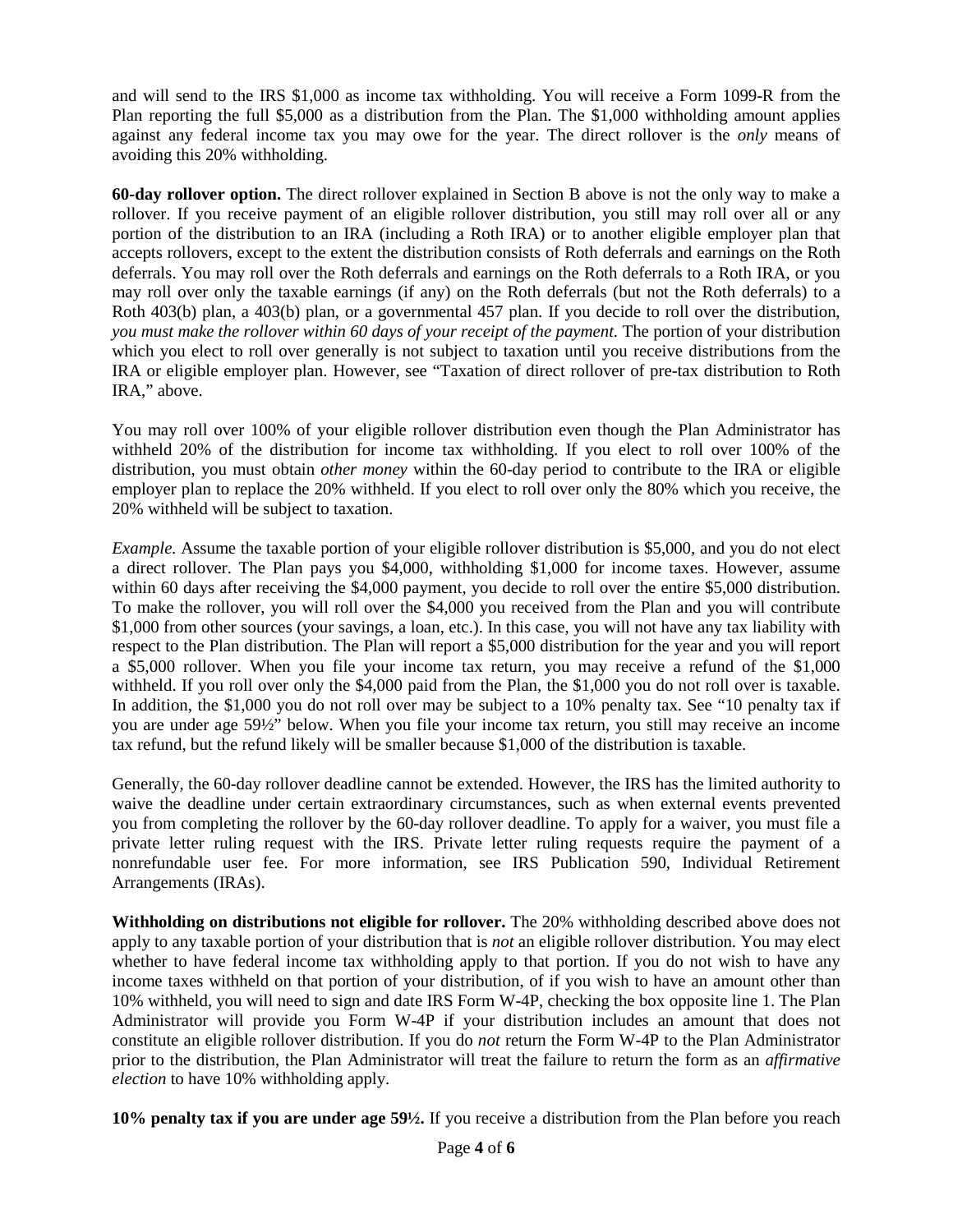age 59½ and you do not roll over the distribution, the taxable portion of your distribution is subject to a 10% penalty tax in addition to any federal income taxes unless an exception applies. The exceptions are as follows:

- Payments made after you separate from service if you will be at least 55 in the year of the separation.
- Payments that start after you separate from service if paid at least annually in equal or close to equal amounts over your life or life expectancy (or the lives or joint life expectancy of you and your beneficiary.
- Payments from a governmental defined benefit pension plan made after you separate from service if you are a public safety employee and you are at least 50 in the year of the separation.
- Payments made due to disability.
- Payments after your death.
- Payments of ESOP dividends.
- Corrective distribution of contributions that exceed tax law limitations.
- Cost of life insurance paid by the Plan.
- Payments made directly to the government to satisfy a federal tax levy.
- Payments made under a qualified domestic relations order (QDRO).
- Payments up to the amount of your deductible medical expenses.
- Certain payments made while you are on active duty if you were a member of a reserve component called to duty after September 11, 2001, for more than 179 days.
- Payments of certain automatic enrollment contributions that you request to withdraw within 90 days of the first contribution.

If you roll over the distribution to an IRA, and receive a distribution from the IRA when you are under age 59½, you will have to pay the 10% additional penalty tax unless an exception applies. While the exceptions generally are the same as those listed above, there are some differences. See IRS Publication 590 for a discussion of the IRA distribution rules.

If you directly roll over a pre-tax distribution to a Roth IRA, the 10% penalty will not apply to the taxable portion of the distribution. However, if a taxable amount you rolled over into a Roth IRA from a pre-tax account is distributed within five years, the 10% penalty will apply to the distribution as if the distribution were includible in gross income.

The 10% penalty tax will not apply to distributions from a governmental 457 plan, except to the extent the distribution (including earnings) is attributable to an amount you rolled over *to* that plan from another type of eligible employer plan or IRA. Any amount rolled over *from* a governmental 457 plan to another type of eligible employer plan or to a traditional IRA will become subject to the additional 10% tax if it is distributed to you before you reach age 59½, unless one of the exceptions applies.

**Repayment of participant loans.** If you have an outstanding participant loan when you separate from service with the Employer, the Employer may reduce ("offset") your account balance by the outstanding loan balance. The loan offset is a distribution and is taxable to you (including the 10% penalty tax on early distributions, unless an exception applies) unless you roll over the amount of the offset within 60 days of the date of the offset. Withholding does not apply if the loan offset is your only distribution. If you receive a distribution of cash or property in addition to the offset, withholding will apply to the entire distribution, but the withholding amount will not exceed the amount of cash or property (other than employer securities) you receive in addition to the offset. You may not roll over the amount of a defaulted plan loan that is a taxable *deemed* distribution.

**U.S. Armed Forces service.** You may have special rollover rights if you recently served in the U.S. Armed Forces. For more information, see IRS Publication 3, Armed Forces' Tax Guide.